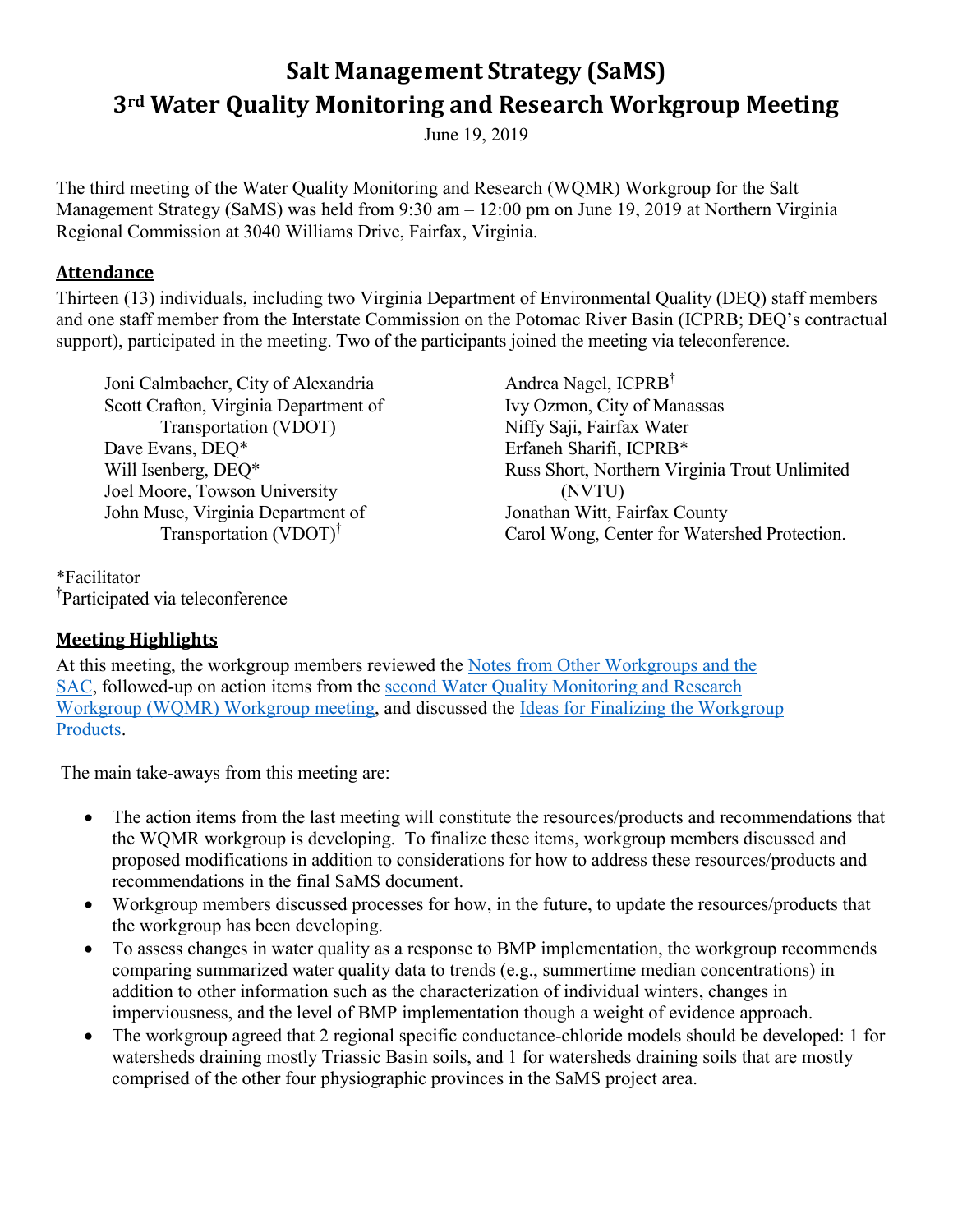- The workgroup agreed that recommendations for chloride monitoring should be year round, including monthly grab samples on predetermined dates and continuous monitoring of specific conductance, to the (fullest) extent possible.
- The workgroup agreed that the pilot project proposal should monitor 2 different small watersheds, 1 watershed which has dedicated BMP implementation occurring and 1 in which no change in winter maintenance practices (i.e., the control) occurs.

#### *Notes for Other Workgroups / Potential Areas of Overlap:*

- The workgroup recommends that the Salt Tracking & Reporting workgroup consider recommending four tiers of salt use data tailored to areas where water quality monitoring is conducted to measure the impact of BMP implementation on water quality. Starting with the most basic, the four tiers of salt use data are outlined below.
	- 1. Most basic: The number of days that operations were deployed and whether or not the deployment used brine and/or solid salt.
	- 2. Seasonal totals of salt used plus the total area serviced by the operation.
	- 3. Storm event totals plus the total area serviced by the operation.
	- 4. Storm event totals per location (e.g., snow plow route, property, etc.) plus the total area serviced by the operation.
- The workgroup also recommends that the Salt Tracking  $\&$  Reporting workgroup consider reporting information about BMP use in areas where water quality monitoring is conducted to measure the impact of BMP implementation on water quality. Specifically, this would include whether BMPs are being implemented, and if so, the specific BMPs.

#### **Follow-up Action Items**

- 1. Modify the "Grab-and-go" resource and share it with workgroup members for comments on final revisions.
	- a. Volunteer: DEQ
	- b. Volunteer: All workgroup members are invited to provide feedback.
- 2. Revise the conceptual model based on the workgroup members' comments and share it with the workgroup for comments on final revisions.
	- a. Volunteer: DEQ and Russ Short
	- b. Volunteer: All workgroup members are invited to provide feedback.
- 3. Revise the specific conductance trends report based on the workgroup members' comments and share it with the workgroup for comments on final revisions.
	- a. Volunteer: DEQ will discuss revisions to Trends Analysis with ICPRB; for any significant changes resource needs will have to be considered.
	- b. Volunteer: If updated, all workgroup members are invited to provide feedback.
- 4. Revise the general criteria for a monitoring program based on workgroup members' comments and share it with the workgroup for comments on final revisions.
	- a. Volunteer: DEQ
	- b. Volunteer: All workgroup members are invited to provide feedback.
- 5. Modify the Fairfax Water pilot project proposal based on workgroup members' comments and share it with the workgroup for comments on final revisions.
	- a. Volunteer: Joel Moore will revise the proposal and DEQ will share it.
	- b. Volunteer: All workgroup members are invited to provide feedback.
- 6. A conference call will be scheduled following the review period for the items discussed above and prior to the next workgroup meeting. This conference call is intended to discuss the final revisions identified above and provide a final opportunity for workgroup member feedback.
	- a. Volunteer: DEQ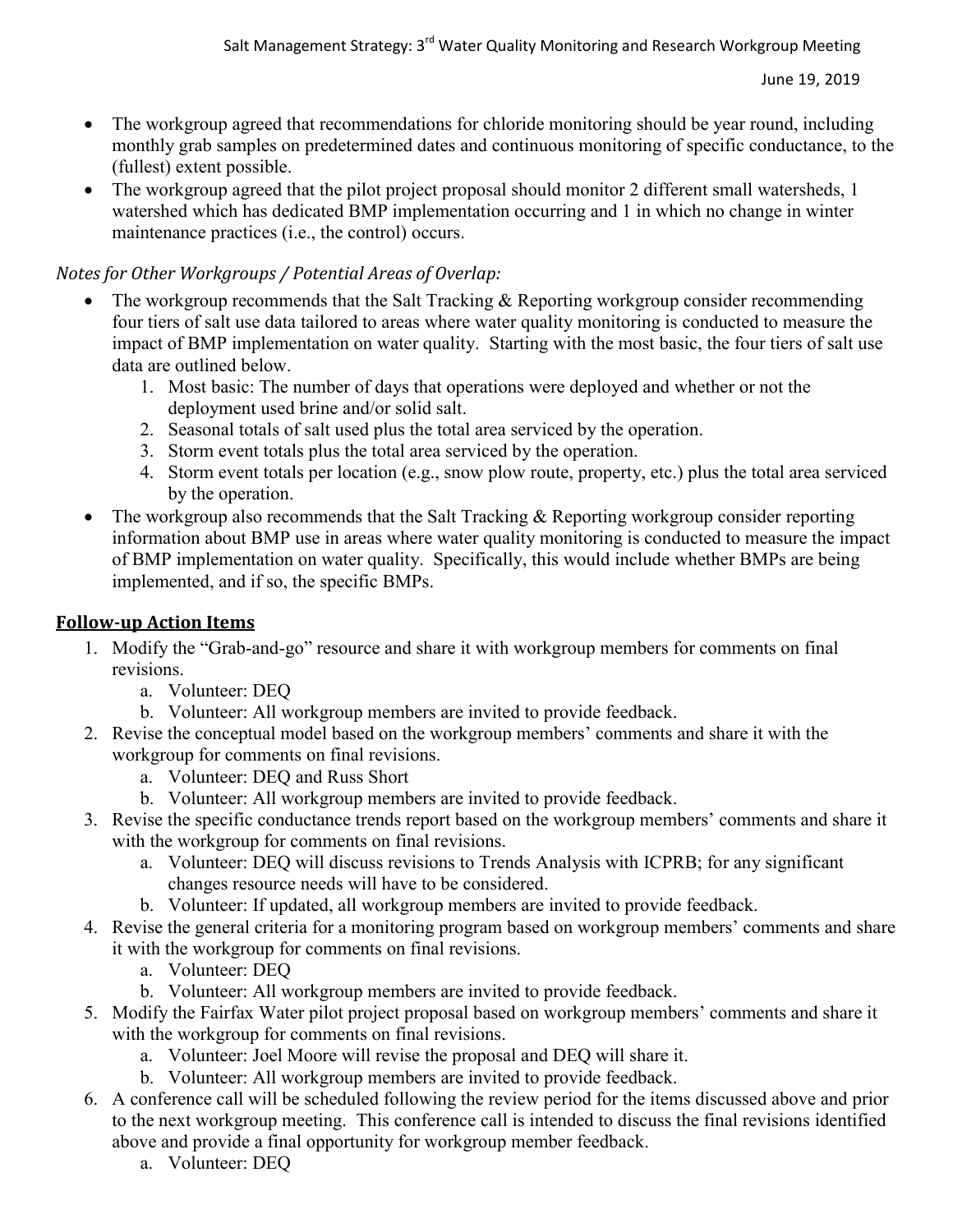- 7. After proposing a draft definition of what constitutes a watershed that "mostly" drains Triassic Basin soils, a list of monitoring stations will be compiled for the Triassic Basin soils with each station characterized by the percentage of the watershed in the various physiographic provinces.
	- a. Volunteer: DEQ & Joel Moore
- 8. Identify potential funding resources and partner organizations/researchers
	- a. Volunteer: All workgroup members are invited to provide feedback.

# **Meeting Summary**

# **Introductions**

The meeting opened with brief introductory remarks from DEQ. Participants then briefly introduced themselves, providing their name and the organization they represent.

The objectives for this meeting were to follow up on action items from the last meeting, identify what is needed to finalize the recommendations and products from this workgroup, and identify how the workgroup intends to frame/address the recommendations and products in the final SaMS document.

DEQ announced two administrative items:

- $\bullet$  The 4<sup>th</sup> WQMR Workgroup meeting will be scheduled for some time between November 2019 and February 2020, specific date forthcoming.
- In October 2019, ICPRB and DEO will begin drafting the SaMS document.

The summary for the previous WQMR Workgroup meeting is available [online.](https://www.deq.virginia.gov/Portals/0/DEQ/Water/TMDL/SaMS/MeetingMaterials/WMRwg/Meeting2/SaMS_IP_Second_WQMR_Summary_2-20-19.pdf?ver=2019-02-28-135027-260) Highlights of the second meeting included:

- Workgroup members agreed that the conceptual model should no longer be a priority for development since its main purpose is to be a tool for asking questions.
- Workgroup members identified other organizations to encourage to participate in the water quality monitoring data survey, and to use the survey results as a "grab-and-go" resource with organization names and contact information.
- Workgroup members identified a number of ways to evaluate water quality and associated changes from the implementation of Best Management Practices (BMPs). These included changes in long-term trends, the magnitude of storm-specific spikes in specific conductance, background summer concentrations, and shallow groundwater concentrations.
- The workgroup decided that the best way to learn how to measure the impact of BMP implementation on water quality should be through a pilot project approach that is reviewed and adjusted over time to better monitor the impact.

# **Action Item Discussions**

*Action Item: "Grab-and-go" resource for organizations looking to implement the water quality monitoring recommendations of the SaMS (DEQ)*

DEQ assembled information from a survey as a ["Grab-and-go" resource](https://www.deq.virginia.gov/Portals/0/DEQ/Water/TMDL/SaMS/MeetingMaterials/WMRwg/Meeting3/SaMS_IP_WQMR3_AI4_MonInventoryResults_053119.xlsx). The "Grab-and-go" resource [summarizing existing and historical ion monitoring data in the SaMS project area](https://www.deq.virginia.gov/Portals/0/DEQ/Water/TMDL/SaMS/MeetingMaterials/WMRwg/Meeting3/SaMS_IP_WQMR3_AI4_MonInventoryResults_053119.xlsx) was discussed.

Workgroup members provided their feedback in terms of possible modifications, a process to update this resource in the future, and how to include the product in the SaMS final recommendations.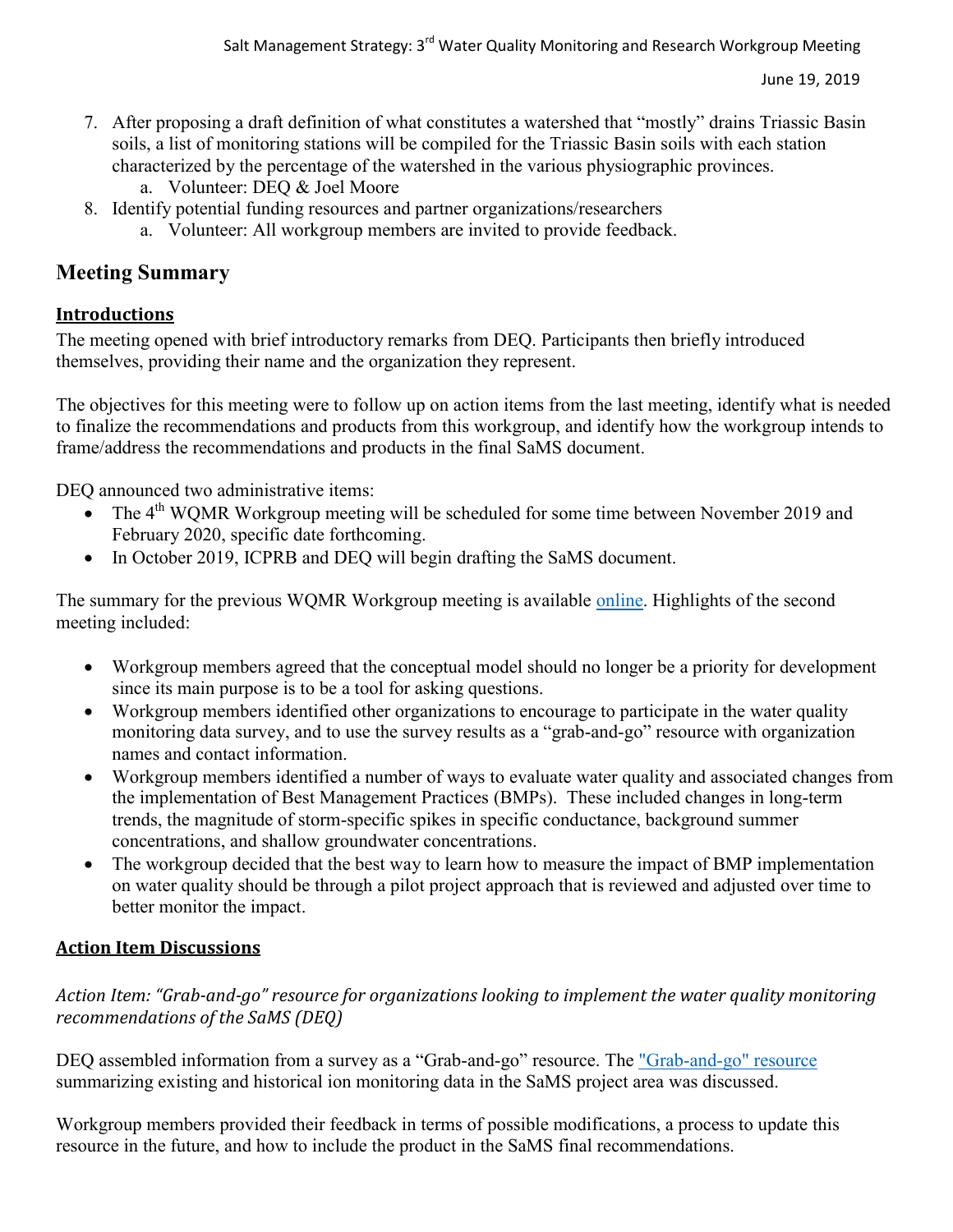Some feedback for the "Grab-and-go" resource:

- Modifications:
	- $\circ$  Make a new version of the Excel file that is simple and easy to use by breaking it into different worksheets.
	- o Create a separate worksheet for agencies as "contacts".
	- o The first worksheet should include the dates during which the data was collected.
	- o Add a column to show the date when information was last updated
	- o For groups looking to do monitoring, identify which organizations in the resource are able to partner and support these groups.
- Process for updating the resource in the future:
	- o Coordinate a review and update of the product by partners/other parties.
	- o Workgroup members proposed an annual review, but agreed that if the adaptive implementation strategy recommends a longer period between meeting (e.g., every other year), then the review should occur at that frequency.
	- o The survey that was used to collect this data will be updated by DEQ and filed for use in the future.
- Workgroup members agreed that the final resource would be posted at a SaMS website that will be developed at a later date to host all of the SaMS resources.
- Addressing the "Grab-and-go" resource in the SaMS:
	- o To address the product in SaMS final recommendations, describe what was compiled, the purpose of this resource and the decisions behind its development, and the update procedure for the Excel file.
	- o The workgroup agreed that the purpose of this resource is to provide an inventory of existing and historical monitoring work that has collected data on ions or ion related parameters. With this inventory of work and the contact information for the groups doing the monitoring, organizations that are interested in working with any existing data or partnering with existing ion monitoring groups have a resource to identify a contact to reach out to.

DEQ will make the revisions discussed and share the revised document for workgroup review and comment before the next meeting.

## *Action item: Update the draft Conceptual Model of Salt Origin, Transport, and Fate with workgroup member feedback (Joel Moore, Russ Short, and DEQ)*

Workgroup members discussed and provided feedback on the [updated conceptual model](https://www.deq.virginia.gov/Portals/0/DEQ/Water/TMDL/SaMS/MeetingMaterials/WMRwg/Meeting3/SaMS_IP_WQMR3_AI6_UpdatedDraftConceptualModel.xlsx) of salt origin, transport, and fate. The updates were based on feedback received after the draft model was presented at the second WQMR workgroup meeting.

- Depending on future use, the model may benefit from expert review and input. In particular, the workgroup agreed that this review and input should come from experts who are implementing the recommendations of the SaMS WQMR workgroup.
- Modifications:
	- o Some possible refinements (e.g. color coding the arrows, changing the arrow widths, dotted vs solid lines, and shading the boxes) should be considered for the final conceptual model product.
	- o Ultimately, the workgroup concluded that the model should be modified to shade the boxes where the SaMS is focusing recommendations for BMPs and water quality monitoring.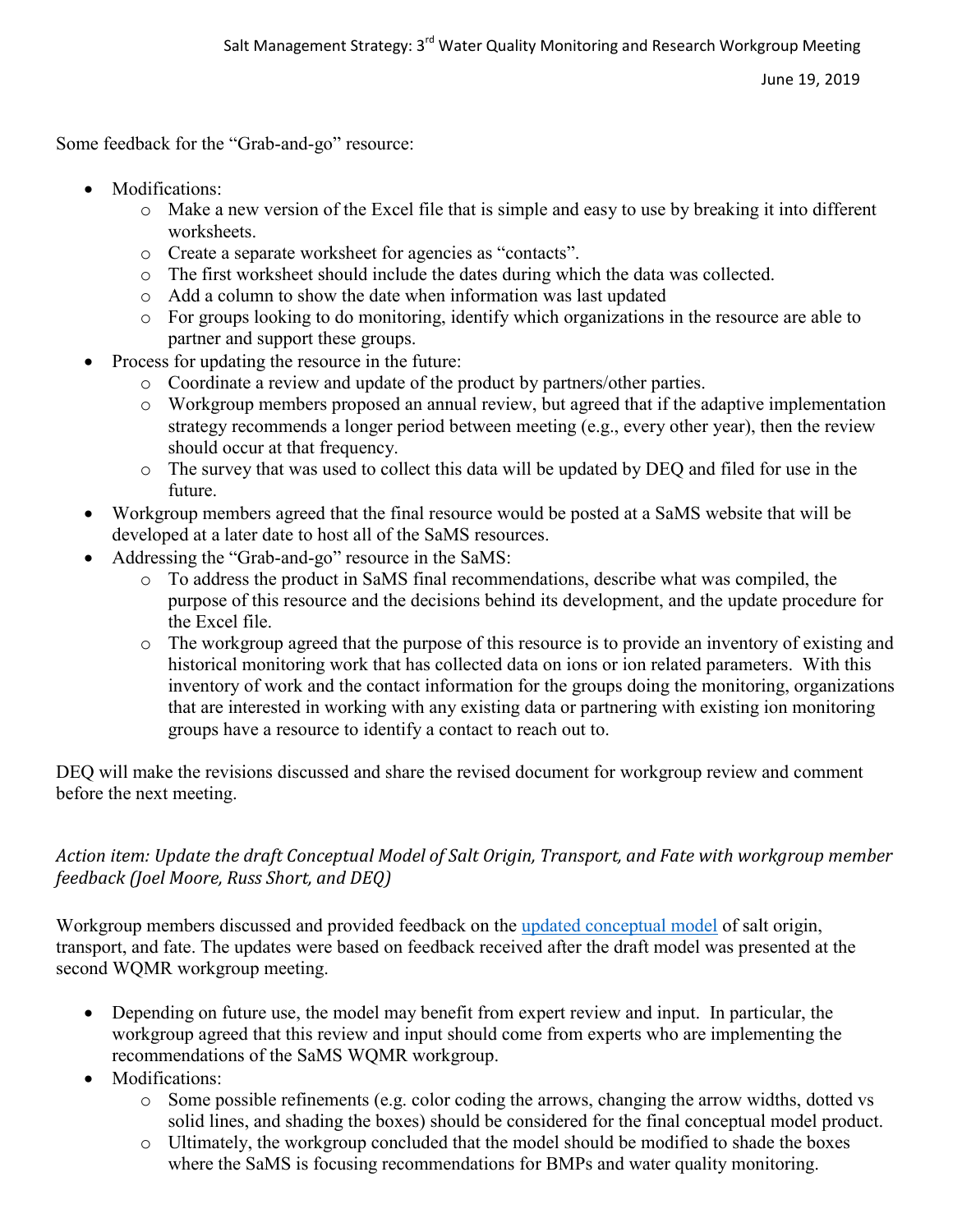- o Other modifications include adjusting some language for clarity, modifying the "general public input" box to focus on sources that the SaMS is focusing on, and to emphasize "likely major contributors."
- Process for updating the resource in the future:
	- o The conceptual model should be updated as more is learned from the SaMS implementation inducing the WQMR recommendations.
	- o The workgroup agreed that just like the "Grab-and-go" resource, the conceptual model should be revisited regularly and in accordance with whatever frequency is ultimately recommended as part of the adaptive implementation strategy.
- Addressing the conceptual model in the SaMS:
	- o The model contributes to the SaMS by identifying variables that should be understood and stimulating/guiding new monitoring and research efforts.
	- o The model indicates what the workgroup believes are the most significant pathways.

DEQ will revise the conceptual model based on the comments and will send it to the workgroup members for review and comment before the next meeting.

#### *Action item: Review long-term trends in specific conductance throughout the region (ICPRB)*

ICPRB prepared and summarized analysis of [long-term trends in specific](https://www.deq.virginia.gov/Portals/0/DEQ/Water/TMDL/SaMS/MeetingMaterials/WMRwg/Meeting3/SaMS_IP_WQMR3_RegionalSCTrends_061719.pdf) conductance using USGS gauges throughout the SaMS project area. The workgroup discussed the Trends Report. Jonathan Witt from Fairfax County also briefly presented the Fairfax County's trend analysis.

Workgroup members discussed the ICPRB's long-term trend analysis and provided some feedback.

- The intent of this analysis is to provide a baseline analysis for use in assessing the impact of BMP implementation on water quality. It may be important to supplement data analyses in the future with BMP implementation information to form more compelling conclusions.
- Statistically sound and clear conclusions will support the SaMS recommendations. When using a metric such as median summertime conductance to show trends, clearly and simply describe its purpose so it will be understandable for general public.
- Selecting 2007 as the benchmark year seems appropriate in light of data availability.
- There is a USGS study analyzing trends in specific conductance throughout the continuous monitoring network in the project area that will be available this winter
- Modifications:
	- o For annual summertime median concentrations, use flow weighted values to smooth out variations due to flow differences.
	- o Information should be compiled to characterize each winter in order to compare and contrast them.
- Using the agreed upon modifications, a weight of evidence approach can be used to assess changes in water quality as a response to BMP implementation. Clear trends in some metrics, like summer median concentrations, may be slower to respond to operational changes than winter concentrations.
- The use of these trends are helpful, but should be considered in light of other variables like changes in impervious cover.
- Future studies like the Fairfax County and USGS analyses (when available) can be additional tools for assessing changes in water quality.
- The ICPRB trends report and can be used as a model for future metrics development.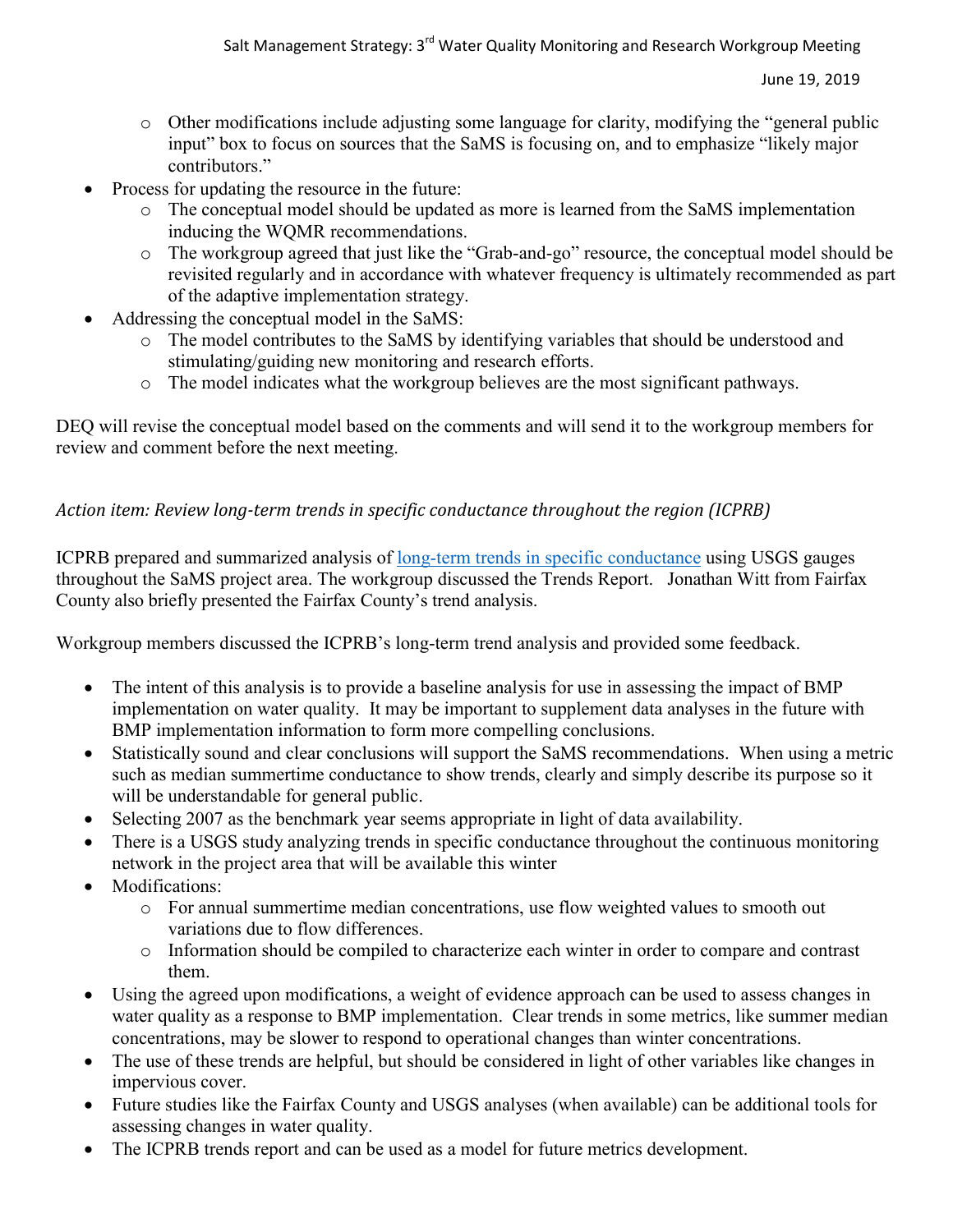Workgroup members discussed the Fairfax County's trend analysis and provided some feedback.

- Increased rate of conductance correlates with the percentage of impervious surface.
- Similar work in the mid-Atlantic shows that a higher rate of increase is evident in areas with higher average chloride concentrations.
- Workgroup members agreed that there are many variables influencing these trends, and wondered how changes in impervious cover and the results of the VCU impervious cover study for the project area are related to specific watershed trends.

## *Action item: Coordinate information needs with the Salt Tracking & Reporting workgroup (DEQ)*

The WQMR Workgroup discussed the information needed by this workgroup and provided feedback.

- The purpose of this information is to allow researchers to estimate the salt inputs to a watershed. Therefore, while this information is seen as the best from a research perspective, it is not necessarily the recommendation for all winter maintenance operations. In other words, if a watershed is being studied, this is the preferred salt use information.
- The group agreed to four tiers of data that would be useful, starting with the most basic.
	- 1. Most basic: The number of days that operations were deployed and whether or not the deployment used brine and/or solid salt.
	- 2. Seasonal totals of salt used plus the total area serviced by the operation.
	- 3. Storm even totals plus the total area serviced by the operation.
	- 4. Storm event totals per location (e.g., snow plow route, property, etc.) plus the total area serviced by the operation.
- Where possible, specify whether or not BMPs were used, and what they were.
- While the workgroup agreed that the higher levels of useful data are currently unattainable, they communicate an important long-term goal.
- To address information needs in the SaMS document, explain the purpose and usefulness of different tiers of information, and what analyses they would allow (e.g., to assess trends).

#### *Action item: Identify geographic gaps in chloride-conductance relationships for the different physiographic provinces in the SaMS project area (DEQ)*

DEQ presented the [evaluation of gaps in chloride-conductance](https://www.deq.virginia.gov/Portals/0/DEQ/Water/TMDL/SaMS/MeetingMaterials/WMRwg/Meeting3/SaMS_IP_WQMR3_ActionItem-2_GapsSpC&Cl.xlsx) relationships. The workgroup members discussed the geographic gaps in chloride-conductance relationships for the different physiographic provinces and provided some feedback.

- The major physiographic provinces in the study area include Northern Piedmont (37.1%), Triassic Basin (25.0%), Piedmont (23.9%), Coastal Plain (10.0%), and Blue Ridge (3.9%) provinces.
- There are no monitoring stations with paired chloride and conductance data in the Coastal Plain, and most of the monitoring stations with paired data are in Fairfax County.
- Much of the paired data is comprised of lower concentrations where regression relationships are more variable/less confident.
- A workgroup member shared that there will be an opportunity for sampling in Cub Run in 2020.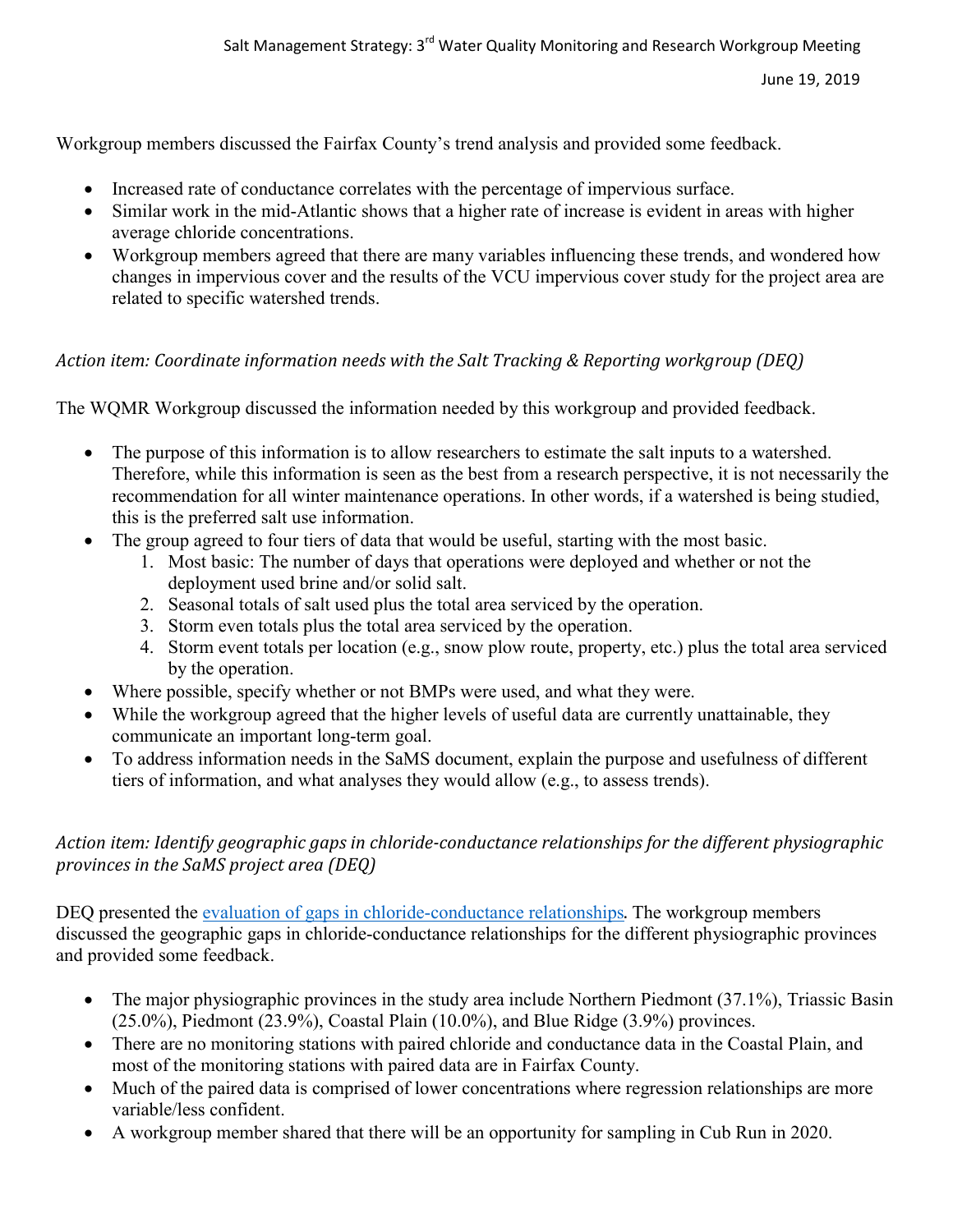- The workgroup agreed that the relationships did not need to be watershed-specific, but instead there should be 2 regional models; 1 model for stations mostly in the Triassic Basin and 1 model for stations mostly draining the other physiographic provinces. The group was comfortable with these two categories because existing monitoring data suggests that the only physiographic province where there is a difference in conductance and chloride relationships is the Triassic Basin.
- The group also agreed that these regional models could be developed using data from outside of the SaMS project area to fill any gaps. As a result, the workgroup agreed that a recommendation should be made to bolster the chloride and conductance data for Triassic Basin stations.
- DEQ agreed to list the monitoring stations draining mostly Triassic Basin soils and to characterize each monitoring station by the percentage of the watershed in the various physiographic provinces.
- DEQ will identify a draft definition for a watershed that "mostly" drains Triassic Basin soils, and share that criteria with Joel Moore to see what other sites exist in the mid-Atlantic region.
- These proposed regional models are not being developed for regulatory purposes and instead are intended to function as a tool for watershed studies prior to the development of watershed specific chloride and conductance relationships.

# *Action item: General criteria for a monitoring program that could be implemented by any organization to better understand the impact of BMPs on salt concentrations (Shannon Curtis and Niffy Saji)*

DEQ shared the [draft general criteria for a monitoring program.](https://www.deq.virginia.gov/Portals/0/DEQ/Water/TMDL/SaMS/MeetingMaterials/WMRwg/Meeting3/SaMS_IP-WQMR3_AI3_SaMSMonitoringCriteria.pdf) The draft includes general criteria for a monitoring program that could be implemented by any organization to better understand the impact of BMPs on salt concentrations.

Workgroup members discussed general criteria of the monitoring program and provided feedback.

- Modifications:
	- o Add recommended labs to the analytical methods section, and attempt to identify who can do what analytical methods.
	- o Specify the Lower Reporting Limit for analytical methods outside of the existing list of analytical methods.
	- o Test strips should only be used for screening and not for development of chloride-conductance relationships
	- o Where flow is considered a valuable parameter to measure, it should be recommended that measurements occur at existing USGS gauges to avoid variation in estimation methods.
	- o Where specific conductance is not measured continuously, point measurements should be taken before a storm and 5 days after a storm.
	- o The recommended monitoring period should be year-round.
	- o Continuous specific conductance probes should be calibrated every 1-2 months.
	- o The winter season will be defined as December 1 through March 31 since that represents the period during which chloride criterion exceedances have been observed.
	- o Chloride or other ion grab sample monitoring frequency should first be based on whether or not the monitoring effort is to assess ambient conditions, or to assess the impact of BMP implementation on water quality.
		- The ambient monitoring frequency should be monthly (at predetermined dates) for ion grab samples.
		- Monitoring in support of assessing the impact of BMP implementation on water quality should occur as follows: specific conductance should be collected continuously, and as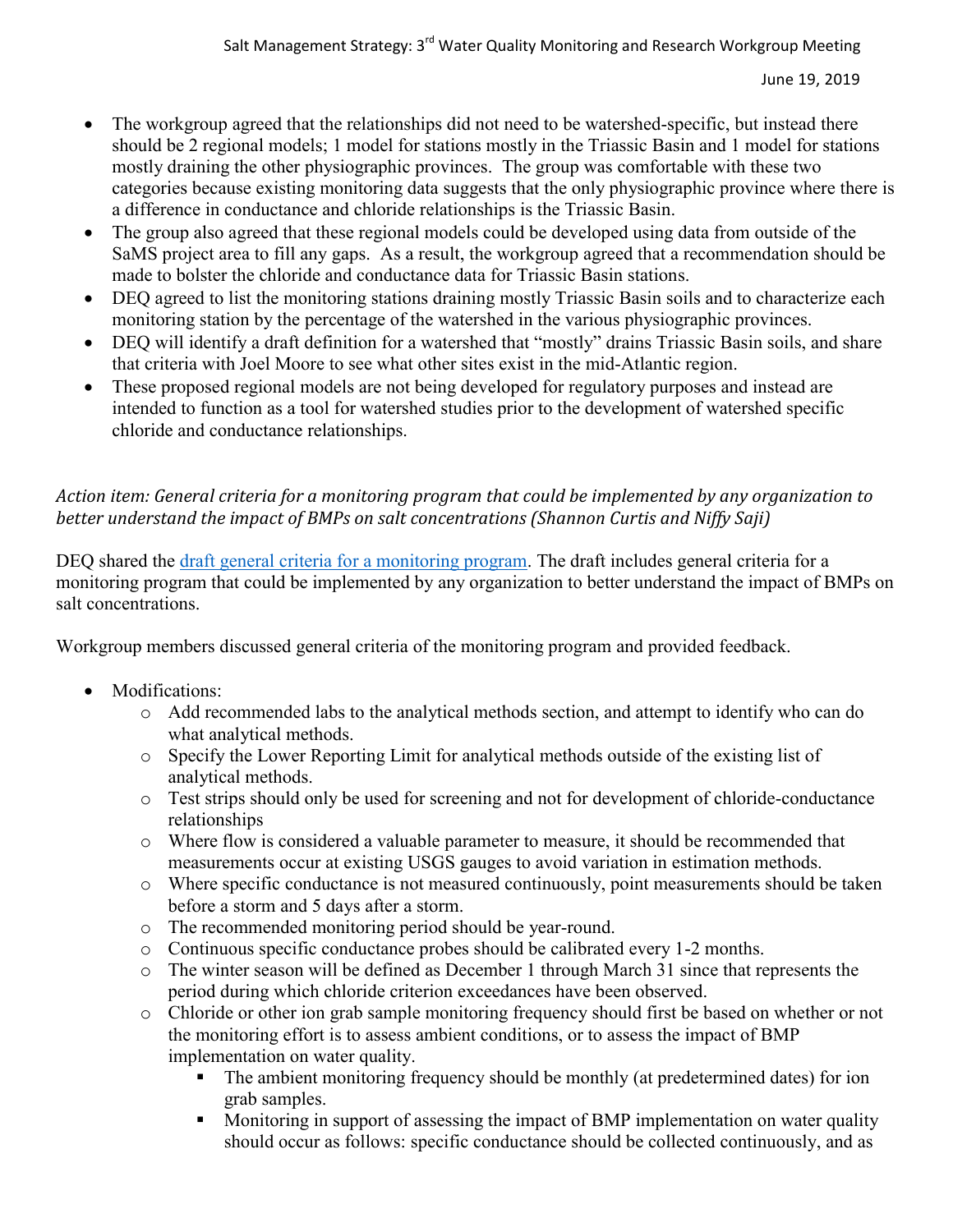resources permit, storm event ion grab samples should be taken at times when the concentrations are expected to be highest.

- By doing so, the range of specific conductance and ion concentrations will better support regression models, allowing the continuous specific conductance to be a more accurate, watershed specific predictor of ion concentrations.
- If a specific conductance cannot be monitored continuously, results will be limited, but should include before and after storm ion grab samples.

## *Action item: Monitoring pilot project proposals (All members)*

The workgroup members discussed and provided feedback on the pilot project proposals submitted by workgroup members and the comments received [on those pilot project proposals.](https://www.deq.virginia.gov/Portals/0/DEQ/Water/TMDL/SaMS/MeetingMaterials/WMRwg/Meeting3/SaMS_IP-WQMR-AI1_SummaryofPilotProsalComments.pdf)

- The goal of the monitoring program is to see any changes in water quality as a result of BMP implementation, and not to conduct ambient water quality monitoring. When groups are just starting a monitoring program, the SaMS can recommend beginning with an ambient monitoring program (as recommended in the general criteria for a monitoring program recommendations) since it is less resource intensive.
- The group agreed that the minimum timeframe necessary to reach statistically significant results, should be a goal, but will depend on a number of questions to consider, including the amount of resources available.
- The workgroup agreed to recommend a single pilot project proposal that can be implemented as an iterative approach to build an understanding of how to measure the impact of BMP implementation on water quality.
- The workgroup agreed to use 2 watersheds to compare to each other rather than upstream/downstream sampling. As much as is possible, the 2 watersheds should include one where dedicated BMP implementation is occurring and another (i.e., the control) where no change in winter maintenance practices occurs.
- The table included in Joel Moore's pilot proposal that ranked watersheds based on a number of variables such as watershed size and extent of data record should be included in the final pilot project outline. Since the pilot project is contingent upon willing partners who do winter maintenance, the table should be used as a list of recommended watersheds to select from when partners are established.
- The Fairfax Water proposal should be modified to mirror much of the general criteria for a monitoring program. Specifically it should recommend the same winter season (December 1 through March 31), monthly monitoring, storm event sampling, and the table of priority watersheds.
- DEQ agreed to frame the necessary modifications and share this information with Joel Moore so that he can make the modifications to the Fairfax Water proposal. Once Joel has made these modifications, the revised pilot project will be shared with the workgroup for comment prior to the next workgroup meeting.

## **Additional Consideration**

Because time ran out to discuss this portion of the agenda, the workgroup agreed that an action item for all workgroup members is to work to identify funding opportunities and researchers or partner organizations who can voluntarily implement the recommendations.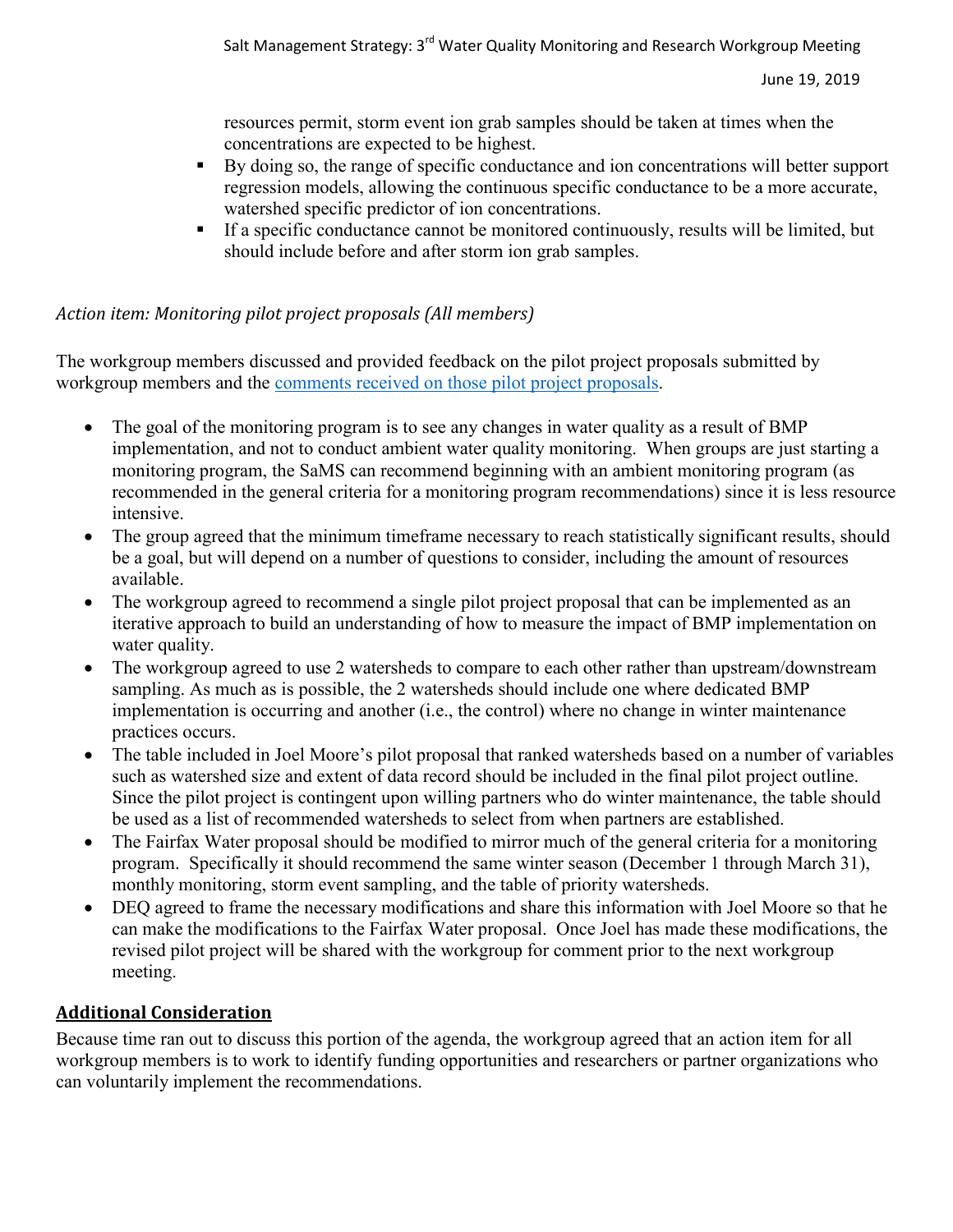#### **Meeting Wrap-up and Next Steps**

DEQ will send revised materials to the workgroup members for review and comment. A conference call will be scheduled at the end of the comment period to allow for additional discussion and finalization of any revisions. The revised materials, listed below, will be discussed:

- 1. DEQ will apply the proposed modifications to the "Grab-and-go" resource and will it share with the workgroup members for comments on final revisions.
- 2. DEQ will revise the conceptual model based on the workgroup members' comments and will share it with the workgroup for comments on final revisions.
- 3. DEQ will discuss revisions to Trends Analysis with ICPRB; for any significant changes resource needs will have to be considered. If possible, ICPRB will revise the specific conductance trends report based on the workgroup members' comments and DEQ will share it with the workgroup for comments on final revisions.
- 4. DEQ will revise the general criteria for a monitoring program based on workgroup members' comments and will share it with the workgroup for comments on final revisions.
- 5. Joel Moore will modify the Fairfax Water pilot project proposal based on workgroup members' comments and DEQ will share it with the workgroup for comments on final revisions.

DEQ will send out a follow-up survey after this workgroup meeting to add ideas to the meeting directions.

Handouts from the meeting are available on the SaMS Meeting Materials [website.](https://www.deq.virginia.gov/SaMS/MeetingMaterials.aspx)

All information, questions, additional resources, etc. should be emailed to Will Isenberg [\(william.isenberg@deq.virginia.gov\)](mailto:william.isenberg@deq.virginia.gov) and Dave Evans (david.evans@deq.virginia.gov) (to reduce email traffic among WQMR members.

\*\*\*

Meeting notes were prepared and submitted by the Interstate Commission on the Potomac River Basin.

# **Additional Feedback Contributed to the Follow-Up Survey or in Comments During the meeting summary review period:**

A survey was shared with workgroup members following the meeting to capture any additional thoughts members may have had following the meeting. Also, during the week-long review period on the meeting summary, several comments were contributed. Feedback is arranged below based on the sections of the agenda. Only sections where additional thoughts were provided are included:

#### **Finalizing Workgroup Products – Last Meeting Action Item #6: Conceptual Model of Salt Origin, Transport, and Fate**

Regarding expert review of the conceptual model – "*Need to ensure against skewing decisions due to participant bias. Might be useful to also have some qualified outside 3rd parties to weigh in who have experience with WQ monitoring generally but also with chlorides and conductivity, but no dog in this particular exercise."*